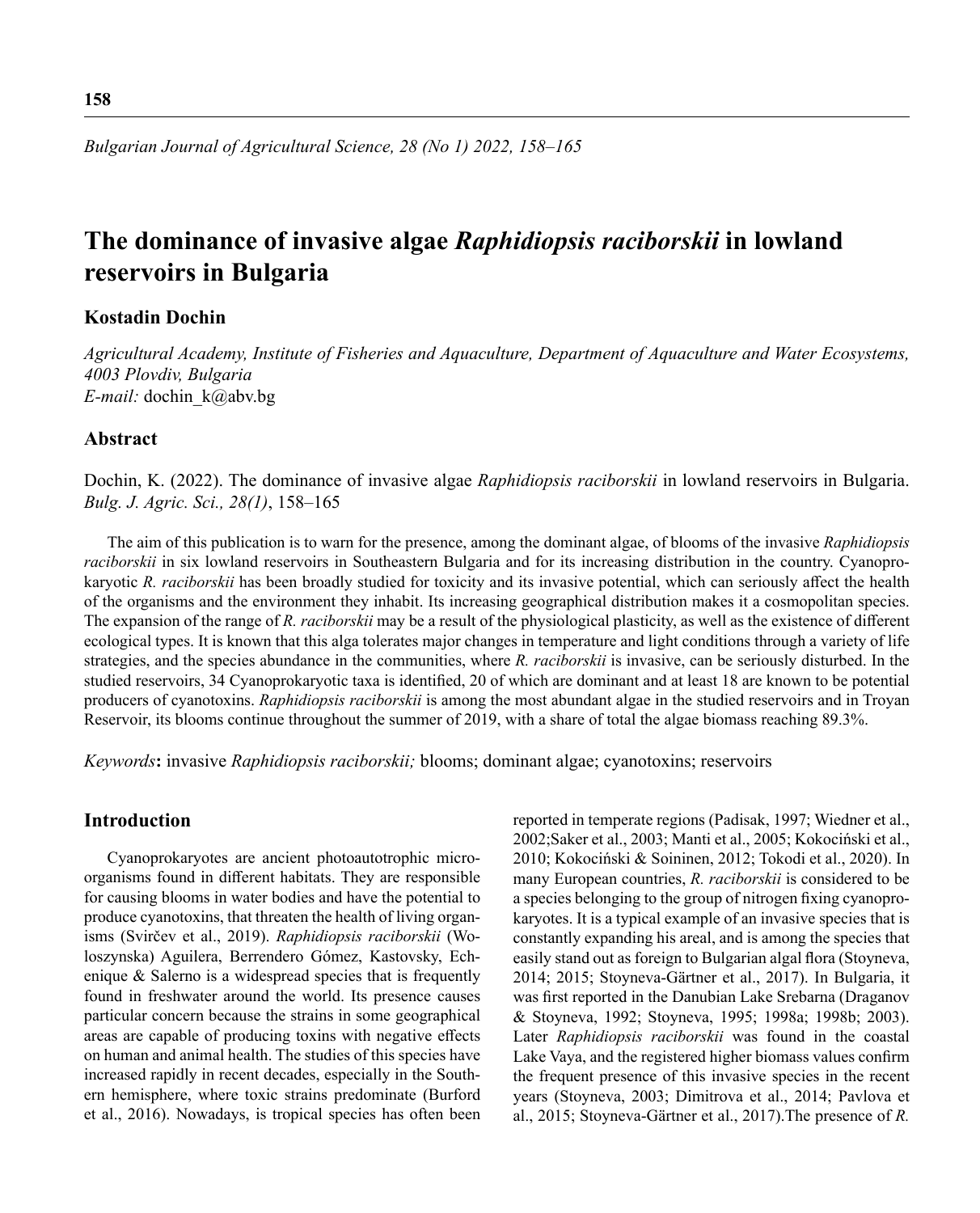*raciborskii* in some Bulgarian reservoirs is reported by Stoyanov et al., 2012; 2013. The aim of this article is to warn about the blooms and the presence among dominant algae of the invasive *Raphidiopsis raciborskii* in lowland reservoirs in Bulgaria and to analyze some of the main reasons for its widespread distribution.

#### **Material and Methods**

The study was conducted in six lowland reservoirs in the Southeastern part of the country: Troyan (TR) IBW2247, Daskal Atanasovo (DAR) IBW2219, Mechka (MR) IBW1584, Pustren (PR) IBW1828, Kirilovo 1 (KR) IBW1757 and Malazmak (MaR) IBW2407 (Michev & Stoyneva, 2007) **(**Figure 1). These water bodies are used as important water resources in irrigation, aquaculture and for recreational purposes. Twenty-four water samples for phytoplankton analysis were collected by Niskin-Type water sampler 5 L model (Hydro-Bios Apparatebau GmbH, Germany).Water temperature (WT, T°C), dissolved oxygen (DO) and oxygen saturation (O<sub>2</sub>%) were measured *in situ* with an oxygen meter (WTW OXY 1970i). Electrical conductivity (Cond.) and рН were measured with WTW conductivity meter (Cond3310/ SET) and WTW pH-meter (315/SET) respectively. The depth of the euphotic layer was determined by measuring the water transparency (Sd) with a 20 cm diameter Secchi disk. The phytoplankton samples were collected and processed

by standard methods of fixation with formalin to final concentration 4% and further sedimentation (ISO5667-1:2006/ AC:2007;ISO5667-3: 2003/AC:2007). Microscope work has been done on Bürker chamber. The species composition was determined by light microscope (Carl Zeiss, Axioscope 2 plus) with magnification 400x using standard taxonomic literature with critical use of AlgaeBase (Guiry & Guiry, 2020). The main counting unit was the cell and the biomass was estimated by the method of stereometrical approximations (Rott, 1981, Deisinger, 1984). Counting is carried out individually (cell, filament or colony). The total biomass of each sample was assessed and it was defined as the amount of biomass of all species summarized in separate taxonomic groups. Dominant species were determined according to the percentage of individual species to the total biomass.

# **Results and Discussion**

During the study, in the summer of 2019, *R. raciborskii*  is identified in six reservoirs in Bulgaria: TR, DAR, MR, PR, KR and MaR. Its presence is established in 66.7% of the samples. Representatives of the division Cyanoprokaryota dominate in the studied reservoirs, with 34 taxa identified (Table 1).

Among all samples with cyanoprokaryote dominance, only two samples make an exception. The first is from TR at the end of August, when the share of cyanoprokaryotes is



**Fig. 1. Location of the studied reservoirs**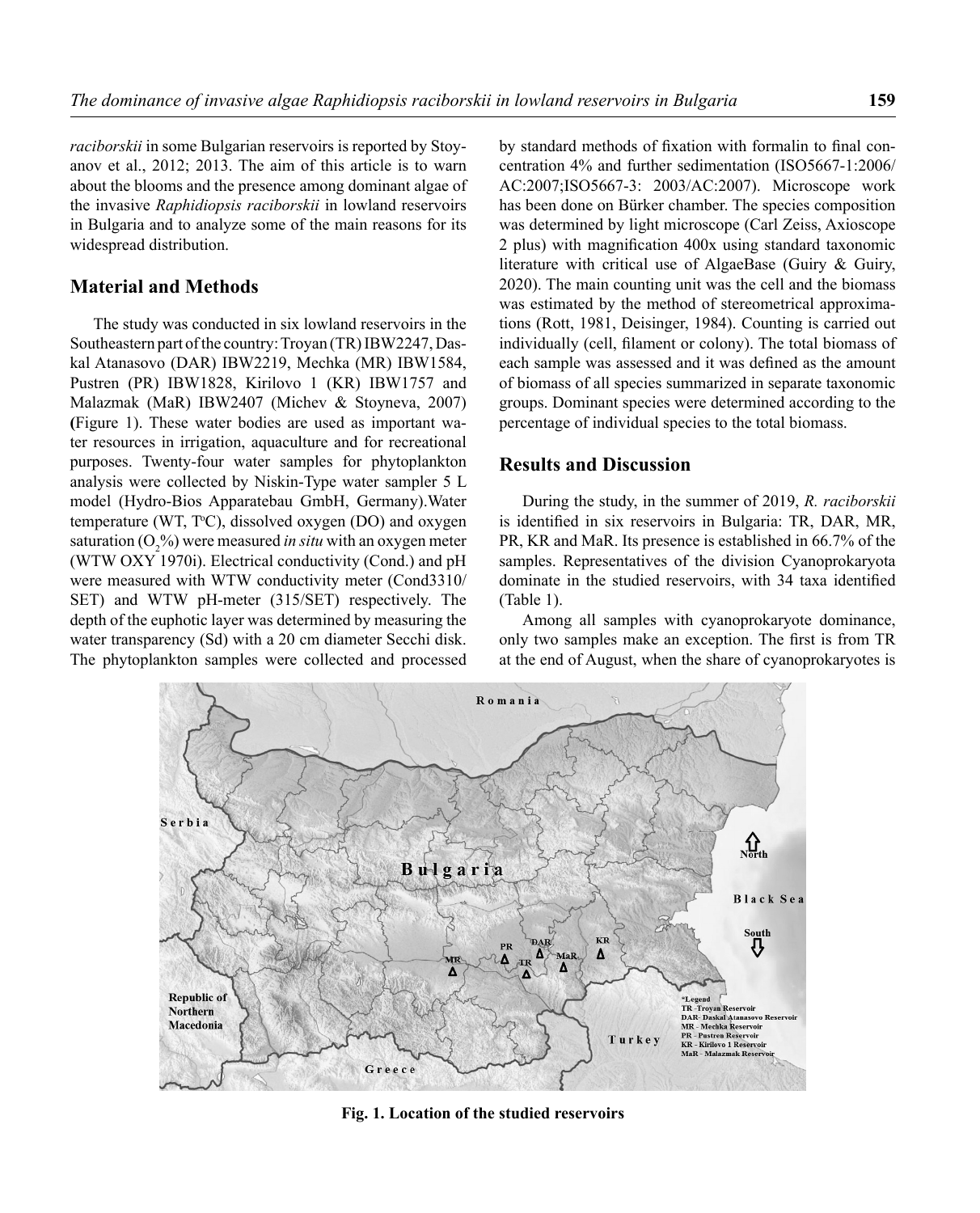29.1% from blooms of *Peridinium* sp., and the second is from KR at the end of September, with a share of 4%. Blooms of *R. raciborskii* are detected in TR throughout the study period. Its biomass varied from 26.5% to 89.3% in August. In July, *R. raciborskii* (51%) dominated with *Aphanizomenon flosaquae* Ralfs ex Bornet & Flahault (44.3%), at the end of August with *Peridinium* sp. (68.6%), and at the end of September with *Planktolyngbya limnetica* (Lemmermann)

Komárková-Legnerová & Cronberg (21.3%), (Figure 2). The biomass of *R. raciborskii* ranged from 2.671 mg.<sup>1-1</sup> in the end of September to 10.768 mg.l<sup>-1</sup> at the beginning of July. In DAR, *R. raciborskii*is found in two samplings as a subdominant species in August with a share of the total phytoplankton biomass (6.6-6.7%). At the end of August, its maximum biomass reached 0.771mg.l<sup>-1</sup>. During the same month, the main dominant species are *Dolichospermum planctonicum* 

| Taxon                                                                                                                   |             |             |              | Reservoir   |             |             |
|-------------------------------------------------------------------------------------------------------------------------|-------------|-------------|--------------|-------------|-------------|-------------|
| Cyanoprokaryota                                                                                                         | TR          | <b>PR</b>   | KR           | MaR         | DAR         | MR          |
| Anabaena sp.                                                                                                            |             |             | $\mathbf X$  | X           |             |             |
| Anabaenopsis arnoldii Aptekar                                                                                           | X           |             | $\mathbf X$  |             |             |             |
| Anabaenopsis sp.                                                                                                        |             |             | $\mathbf X$  |             |             |             |
| Anathece clathrata (West & G.S.West) Komárek, Kastovsky & Jezberová                                                     |             | $\mathbf x$ | $\mathbf x$  | XX          |             | $\mathbf x$ |
| Aphanizomenon flosaquae Ralfs ex Bornet & Flahault                                                                      |             | XX          | XX           | XX          | $\mathbf X$ | XX          |
| Aphanizomenon gracile Lemmermann                                                                                        | XX          | XX          | $\mathbf X$  |             | $\mathbf x$ | $\mathbf X$ |
| Aphanizomenon sp.                                                                                                       | $\mathbf X$ |             | $\mathbf X$  | XX          |             |             |
| Aphanocapsa delicatissima West & G.S.West                                                                               |             |             | $\mathbf x$  | $\mathbf x$ | $\mathbf X$ |             |
| Aphanocapsa elachista West & G.S.West                                                                                   |             |             |              |             | $\mathbf x$ |             |
| Aphanocapsa sp.                                                                                                         |             |             | $\mathbf X$  | XX          | $\mathbf X$ |             |
| Aphanothece sp.                                                                                                         |             | $\mathbf X$ |              |             |             |             |
| Chroococcus turgidus(Kützing) Nägeli                                                                                    |             |             | $\mathbf{X}$ |             | $\mathbf X$ | $\mathbf X$ |
| Cuspidothrix issatschenkoi(Usachev) P.Rajaniemi, Komárek, R.Willame, P. Hrouzek,<br>K.Kastovská, L.Hoffmann & K.Sivonen |             | XX          | XX           | XX          | XX          | XX          |
| Dolichospermum flosaquae (Brébisson ex Bornet & Flahault) P. Wacklin, L. Hoffmann &<br>J.Komárek                        |             | $\mathbf X$ | X            | X           |             |             |
| Dolichospermum planctonicum (Brunnthaler) Wacklin, L.Hoffmann & Komárek                                                 |             | XX          |              | $\mathbf X$ | XX          |             |
| Dolichospermum spiroides (Klebhan) Wacklin, L.Hoffmann & Komárek                                                        |             | $\mathbf X$ | XX           | XX          | XX          | $\mathbf X$ |
| Gloeotrichia sp.                                                                                                        |             |             |              |             |             | $\mathbf X$ |
| Limnococcus limneticus (Lemmermann) Komárková, Jezberová, O.Komárek & Zapomelová                                        |             |             |              | X           |             |             |
| Merismopedia sp.                                                                                                        | X           |             | X            |             |             |             |
| Merismopedia tenuissima Lemmermann                                                                                      |             |             | X            | $\mathbf X$ | XX          |             |
| Microcystis aeruginosa (Kützing) Kützing                                                                                | XX          | XX          | $\mathbf X$  | XX          | $\mathbf X$ |             |
| Oscillatoria limosa C.Agardh ex Gomont                                                                                  | $\mathbf X$ | $\mathbf X$ | $\mathbf X$  | $\mathbf X$ | $\mathbf x$ |             |
| Planktolyngbya limnetica (Lemmermann) Komárková-Legnerová & Cronberg                                                    | XX          | XX          | XX           | XX          | XX          |             |
| Planktolyngbya sp.                                                                                                      |             | XX          | $\mathbf{X}$ |             | X           | XX          |
| Planktothrix agardhii (Gomont) Anagnostidis & Komárek                                                                   | $\mathbf x$ | XX          | $\mathbf x$  | XX          | XX          |             |
| Pseudanabaena catenata Lauterborn                                                                                       |             |             | XX           | $\mathbf X$ | XX          |             |
| Pseudanabaena cf. galeata Böcher                                                                                        |             |             | $\mathbf{X}$ |             | $\mathbf x$ |             |
| Pseudanabaena limnetica (Lemmermann) Komárek                                                                            | XX          | XX          | XX           |             |             |             |
| Pseudanabaena mucicola (Naumann & Huber-Pestalozzi) Schwabe                                                             |             |             |              | XX          |             |             |
| Pseudanabaena sp.                                                                                                       | XX          |             | $\mathbf X$  | XX          | $\mathbf X$ | XX          |
| Raphidiopsis mediterranea Skuja                                                                                         |             |             |              |             | X           |             |
| Raphidiopsis raciborskii (Woloszynska) Aguilera, Berrendero Gómez, Kastovsky, Echenique<br>& Salerno                    |             | XX          | XX           | XX          | XX          | XX          |
| Rhabdoderma lineare Schmidle & Lauterborn in Schmidle                                                                   |             |             |              |             | X           |             |
| Woronichinia sp.                                                                                                        |             |             |              | X           |             |             |

*Abbreviations:*TR – Troyan Reservoir; PR – Pustren Reservoir; KR – Kirilovo 1 Reservoir; MaR – Malazmak Reservoir; DAR – Daskal Atanasovo Reservoir; MR – Mechka Reservoir: Legend: xx – dominant species; x – common species.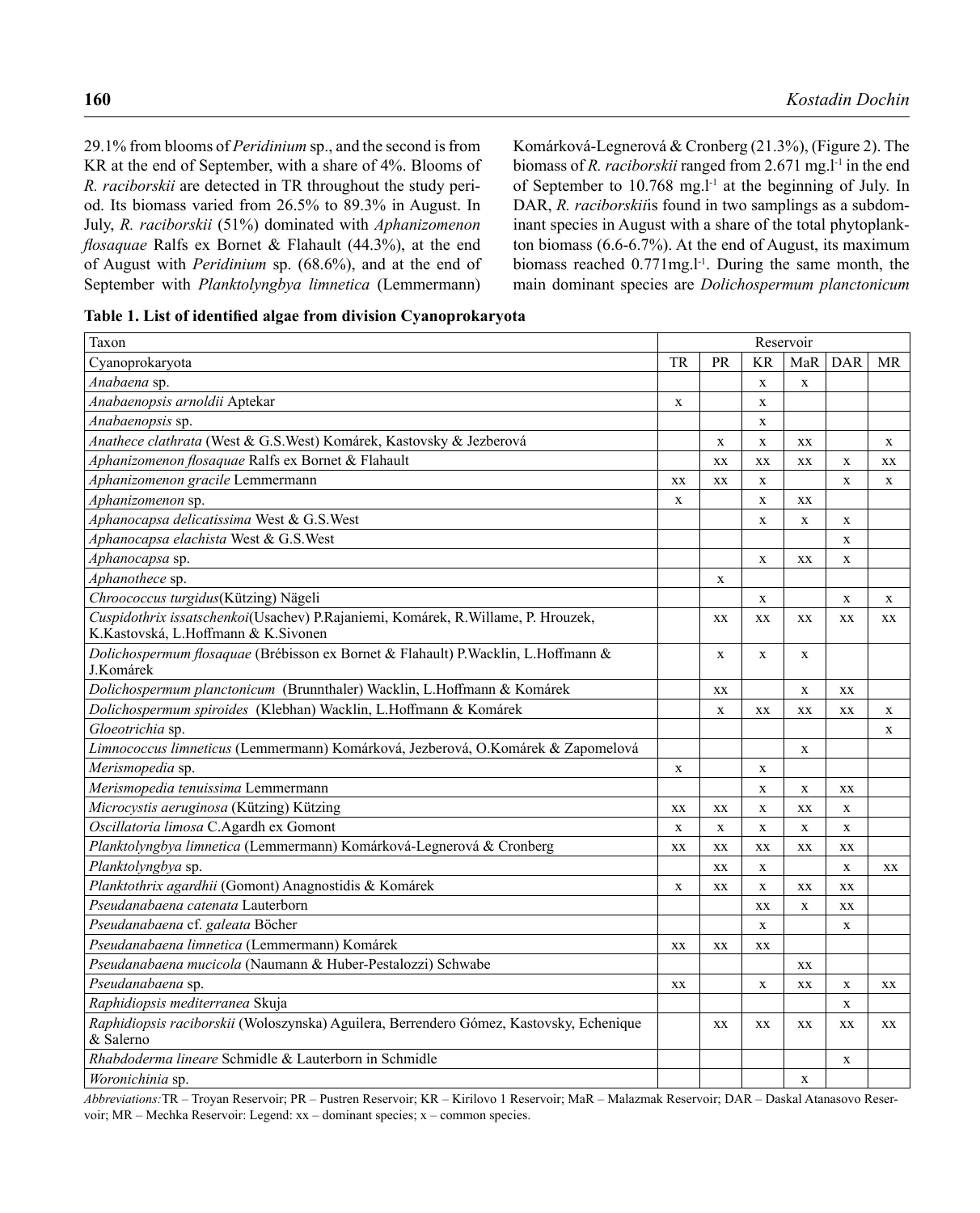(Brunnthaler) Wacklin, L.Hoffmann & Komárek (61.4%), *Dolichospermum spiroides* (Klebhan) Wacklin, L.Hoffmann & Komárek (38.3%), and *Pl. limnetica* (21%). *R. raciborskii*  is identified in only one sample (36%) in MR at the end of August and dominate with low total biomass together with *Cuspidothrix issatschenkoi* P.Rajaniemi, Komárek, R.Willame, P. Hrouzek, K.Kastovská, L.Hoffmann & K.Sivonen (40%).The above-mentioned species is registered three times in PR among the dominant species biomass in July (11.5%) and twice in August (1.91; 25%).

In July, *R. raciborskii* codominated with *C. issatschenkoi* (56%), *Aph. flosaquae* (23.3%) and *Pseudanabaena limnetica* (Lemmermann) Komárek (25.4%) and again with *C. issatschenkoi* (31.9%) at the end of August. The biomass at the beginning of August reached 4.559mg.l-1. During the study period, from July to September, in KR *R. raciborskii*  is detected in all samples, with a share of the total algal biomass varying from 3.1 to 17.1%. In July, it codominated with *Aph. flosaquae* (46.2%) and *D. spiroides* (27.7%). In August, *R. raciborskii* is among the dominant species (11.1-17.1%), together with *Pseudanabaena catenata* Lauterborn (44.7%), *Ps. limnetica* (42.1%) and *Planktothrix agardhii* (Gomont) Anagnostidis & Komárek (33.1%). The maximum value of the biomass is established at the end of August -1.906 mg.l<sup>-1</sup>. In MaR, *R. raciborskii* is identified twice in August (17.2%) and September (1%). In both cases, it is described in bloom of *P. agardhii* (33.1%; 51%), (Figure 2). The highest biomass values of *R. raciborskii* (1.935mg.l<sup>-1</sup>) are registered again at the end of August.

In all studied reservoirs, during 2019, the dominant cyanoprokaryotes are 20 species and, at least 18 of them are known as potential cyanotoxins producers. The highest num-



**Fig. 2. Presence of** *Raphidiopsis raciborskii* **in the total biomass of the studied reservoirs**

ber of cyanoprokaryotes (25) are found in KR, (21) in MaR, and (21) in DAR. TR and MR reservoirs have the lowest species abundance, with 10 registered taxa and PR – with 15. The species *Aph. flosaquae* and *R. raciborskii*, as well as species from other 11 genera of the Cyanoprokaryota division, are more widespread in the country. The genera *Aphanizomenon*, *Cylindrospermopsis*, *Microcystis* and *Planktothrix* have often been reported as toxic bloom forming species in eutrophic waters (Stoyneva, 2015; Stoyneva-Gärtner et al., 2017). Three of the dominant species identified by us are present in the six studied reservoirs: *R. raciborskii*, *C. issatschenkoi* and *Pl. limnetica*. The species *Aph. flosaquae*, *D. spiroides*, *P. agardhii*, and *M. aeruginosa* are dominant in most samples. *Pseudanabaena limnetica*, *D. planctonicum* and *Aphanizomenon gracil*e Lemmermann are registered in at least two of the reservoirs. According to Burford et al. (2016) *R. raciborskii* has a high adaptive ability to light, which gives it an advantage in different light conditions. In temperate regions, this species develops in warm waters with temperatures above  $23\n-25$ °C, and this is probably related to the development of its akinets (Padisak, 1997; Briand et al., 2002). *R. raciborskii* is known for high tolerance for temperature and light regime as part of his survival strategy (Antunes et al., 2012). Cyanoprokaryotic blooms are often associated with an external source of biogenes, and with changes in the temperature and light regime in relation to meteorological conditions (Bouvy et al., 1999; 2000).

The data of the monitored *in situ* parameters are presented in Table 2. In the studied reservoirs, the average water temperature, in the summer of 2019, is  $26^{\circ}$ C and corresponds to the optimum values, known for the development of *R. raciborskii*. In TR, where it dominated throughout the study period, the average temperature is 25.7°C. This is observed in the other studied reservoirs, with the highest temperature differences recorded in the PR. Transparency in TR is almost constant, with an average value, for the study period, of 0.48 cm, and in the other water bodies the values varied. The highest values for transparency are reported in MR, where some of the lowest biomass levels of *R. raciborskii* are found, with the lowest established in DAR and KR reservoirs (Table 2). The high temperatures and pH support the bloom of *R. raciborskii*. It develops during large changes in the electrical conductivity, and thus it is able to tolerate large differences in the ionic composition of the water. The species does not occur at maximum levels of electrical conductivity, despite his high tolerance in terms of ionic composition (Padisák, 1997). The conductivity values in TR are among the lowest found during the study, with an average of 396.8 µS.cm, which correlates with the fact that *R. raciborskii* can tolerate large changes in the ionic composition of water. The highest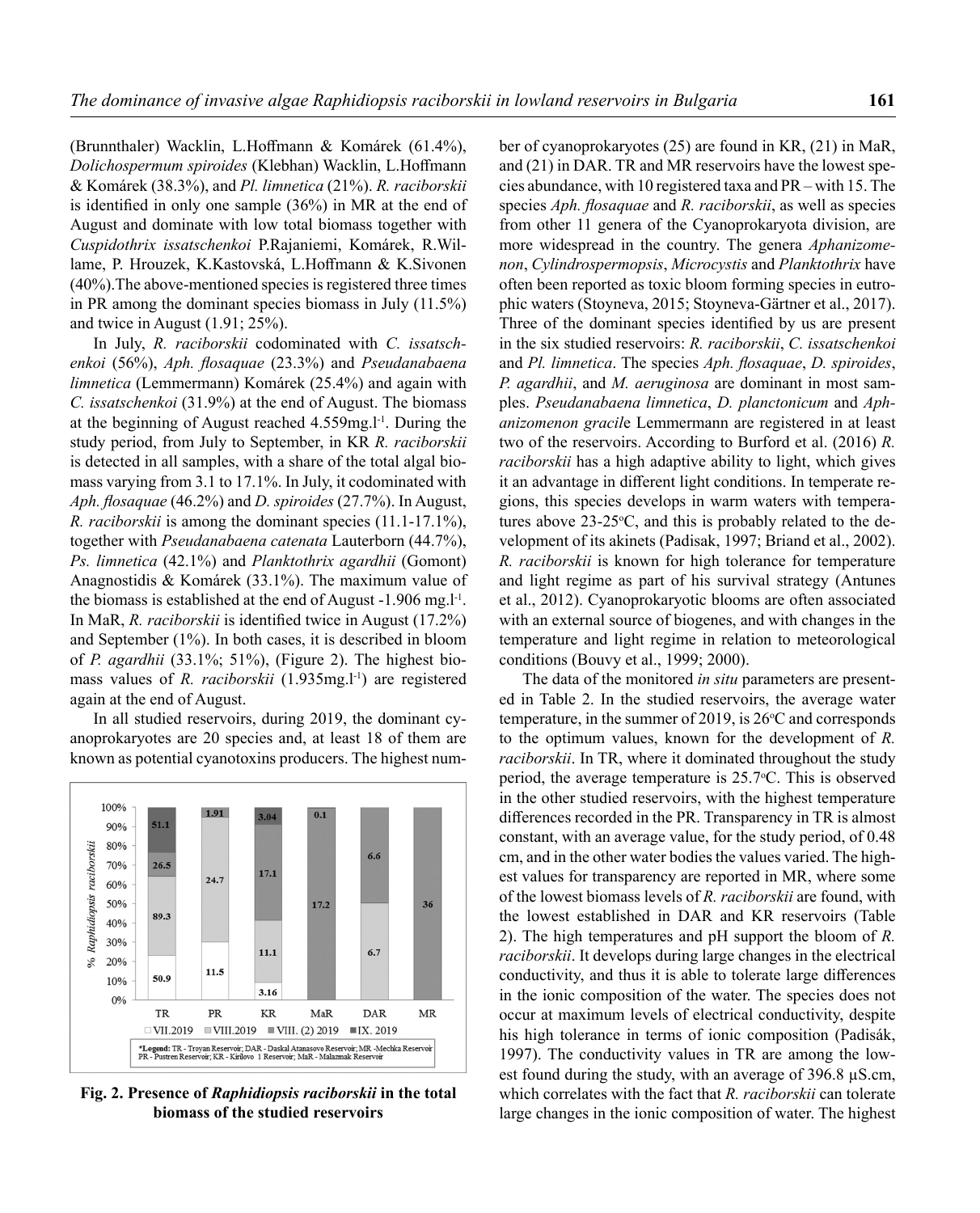mean levels are recorded in KR and MaR reservoirs, where *R. raciborskii* is subdominant during blooms of *P. agardhii* .

*Raphidiopsis raciborskii* dominates when the pH rang es between 8.1 and 9.4 during the blooms. This confirms the fact that the carbon indicator is an important factor in its development (Bouvy et al., 1999). Bonilla et al. (2012) reported pH values of 5.49 and 9.91 with an average of 8.2 for the mass development of *R. raciborskii*. In most cases, it develops in levels of pH above 8, which confirms that this cyanoprokaryote can use inorganic carbon with high pH. According to Padisák (1997) *R. raciborskii* develops at pH of 8.0 to 8.7, with a mean value of 8.35. Minimum chang es in pH were established in the TR, with an average val ue of 9.04. In other reservoirs, the average levels are lower (Table 2). The maximum pH values in TR confirm the data published by other authors that the high values of the pH induces blooms of *R. raciborskii*. This species can exist in many communities, without sudden environmental disrup tions, and this indicates that it is adaptable to low light due to self-shadowing. Water transparency in the range of 30 cm is typical for the bloom period of *R. raciborskii* (Padisák, 1997). According to Briand et al. (2002), low levels of trans parency give a competitive advantage of this species over other cyanoprokaryotes. Vidal & Kruk (2008) report that the light regime in reservoirs is more important than global factors for the development of the morphological characteristics of *R. raciborskii* during its expansion.

In MaR, the aggregated development of *R. raciborskii* and *P. agardhii* is interesting and in both cases, the latter dominates. Kokocinski et al. (2010) report that there are many known examples related to the dominance of *R. raci borskii* and *P. agardhii*, but the data on the co-blooming are few. According to the same study, despite their co-existence, they respond differently to changes in the environment. In low light and low temperatures, *P. agardhii* dominate, while *R. raciborskii* prefers high temperatures and good light. *P. agardhii* prefers dim environment with increased phospho rus concentrations, whereas the abundance of *R. raciborski*i is directly related to the ammonium nitrogen and clearer and warmer water (Kokocinski et al., 2010). The growth rates of *P. agardhii* are significantly higher than those of *R. raciborskii* at 15 and 20°C and at low light intensity, and *R. raciborskii* develops significantly faster at high light intensity and temperatures above 25°C. These two species are common in eutrophic ponds. They have common preferences for the living environment, due to this they can thrive together (Bo nilla et al., 2012).

To some extent, the findings from the previous studies are also confirmed by our results. In TR, where *R. raciborskii* is most abundant, the water temperature varied within relative -

| Table 2.Physicochemical parameters |      |                 |                |            |      | of water            |       |     |            |            |                |      |      |                  |                |     |      |                         |     |                |      |                 |           |                  |
|------------------------------------|------|-----------------|----------------|------------|------|---------------------|-------|-----|------------|------------|----------------|------|------|------------------|----------------|-----|------|-------------------------|-----|----------------|------|-----------------|-----------|------------------|
| Parameter                          |      | $\triangledown$ |                |            |      | $S_{\rm d}$         |       |     |            | Cond.      |                |      |      | Ę                |                |     |      | $\mathsf{D} \mathsf{O}$ |     |                |      | $O^2$           |           |                  |
| Measure                            |      |                 | °              |            |      | 吕                   |       |     |            | $\mu$ S.cm |                |      |      |                  |                |     |      | mg.                     |     |                |      | $\%$            |           |                  |
| Reservoir   mean                   |      | $\mathbf{S}$    | $\frac{1}{2}$  | max   mean |      | R                   | min   | max | mean       | Sd         | $\overline{m}$ | max  | mean | Sd               | $\overline{m}$ | max | mean | S.                      | min | max            | mean | Sd              | $\dot{m}$ | max              |
| <b>DAR</b>                         | 27.5 | 5.1             | $\overline{z}$ | 31.4       | 0.29 | $\overline{0}$ :    | 0.2   | 0.4 | <b>501</b> | 27.5       | 576            | 635  | 8.3  | $\overline{0}$ . | 8.2            | 8.4 | 8.2  | 0.76                    | 7.1 | 8.7            | 105  | 8.8             | 50        | 114              |
| 受                                  | 24.9 | 2.1             | $\frac{4}{3}$  | 25.3       | 1.5  | 0.3                 | 1.2   | 1.9 | 198        | $\ddot{0}$ | 189            | 203  | 8.5  | $\ddot{0}$       | 8.1            | 8.8 | 6.9  | 0.62                    | 6.7 | 7.1            | 85.6 | $\overline{c}$  | 82        | 88               |
| PR                                 | 25.2 | 5.7             | $\overline{9}$ | 31.8       | 0.45 | $\Xi$               | 0.3   | 0.5 | 776        | 76.3       | 709            | 884  | 8.2  | 0.5              | 7.8            | 8.6 | 6.1  | 2.82                    | 3.2 | $\overline{5}$ | 78   | $\overline{4}$  | 38        | 126              |
| E                                  | 25.7 | 4.5             | $\approx$      | 29.2       | 0.48 | $\circ$             | 0.5   | 0.5 | 397        | 14.1       | 384            | 413  | 9.0  | $\overline{C}$   | 8.9            | 9.2 | 8.6  | 0.75                    | 7.6 | 9.4            | 107  | $\overline{15}$ | 93        | 123              |
| MaR                                | 26.3 | $\ddot{0}$      | $\mathfrak{Z}$ | 27.5       | 0.38 | $\overline{\omega}$ | 0.3   | 0.5 | 814        | 18.7       | 798            | 838  | 8.1  | 0.3              | 7.7            | 8.4 | 7.0  | 3.84                    | 2.7 | $\overline{c}$ | 85.3 | $\overline{4}$  | 33        | $\overline{141}$ |
| KR                                 | 26.5 | 2.4             | $\mathfrak{Z}$ | 28.5       | 0.27 | 0.2                 | $\Xi$ | 0.5 | 968        | 56.5       | 899            | 1015 | 8.5  | 0.3              | 8.2            | 8.9 | 9.2  | 3.65                    | 5.7 | 14.1           | 114  | $\overline{4}$  | 74        | 167              |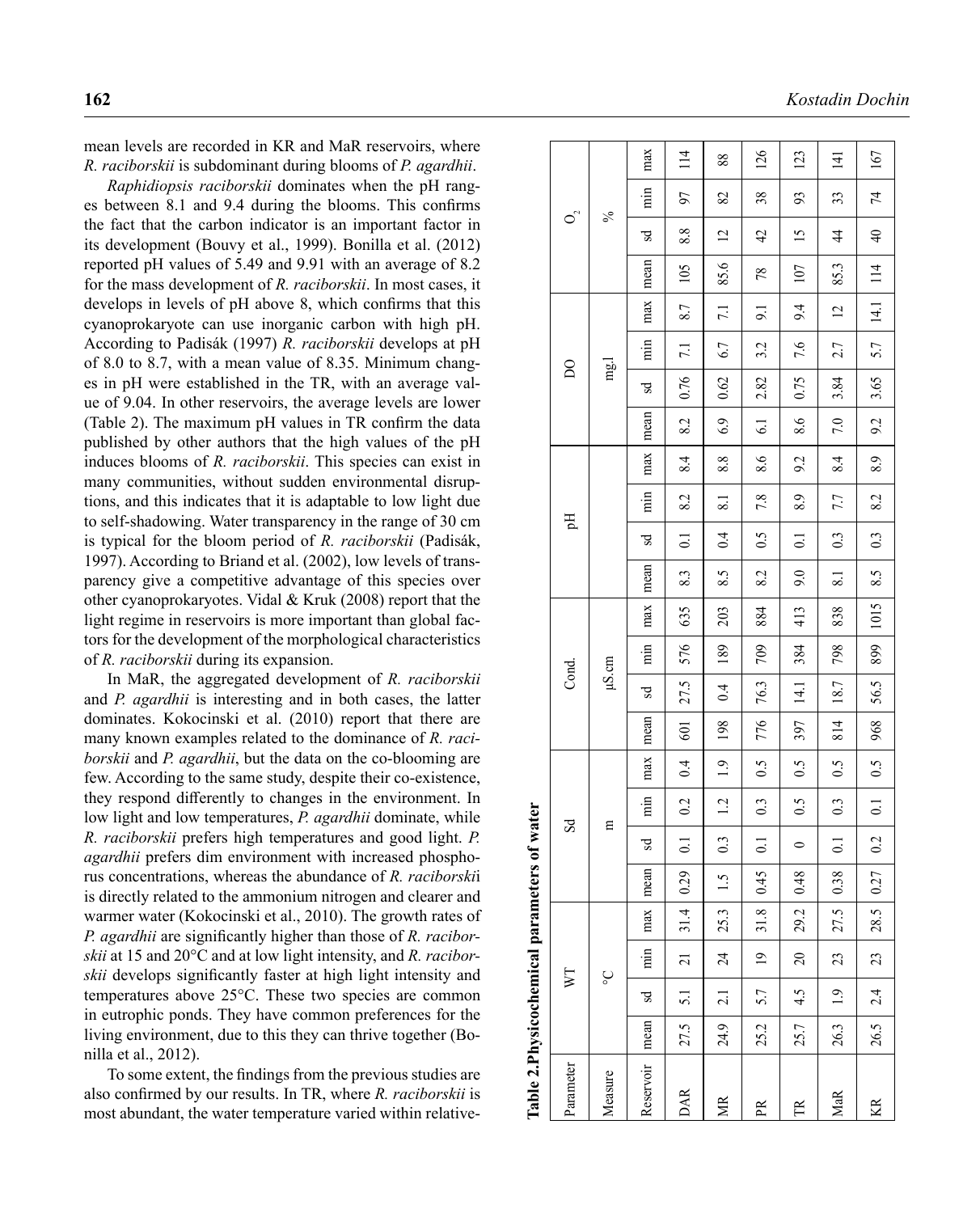ly wide ranges, while the transparency is almost constant. Regarding *P. agardhii*, during its intensive development in MaR, with *R. raciborskii*, the low transparency and lower temperatures at which *P. agardhii* dominates the community should be noted. A similar dependence is found in late August in KR, where *P. agardhii* is more abundant, at very low light and high temperatures, than *R. raciborskii*.

The ability of cyanoprokaryotes to fix atmospheric nitrogen is a key factor explaining their dominance in freshwater ponds with low nitrogen levels. Although *R. raciborskii* has this ability, some studies question whether this is the cause of its blooms (Moisander et al., 2012). Others report that it is able to use different sources of nitrogen, such as ammonium, nitrate or urea, with preference to ammonium (Saker & Neilan, 2001; Ammar et al., 2014; Stucken et al., 2014). The reaction of *R. raciborskii* to nutrients proves that its competitive advantage lies in its ability to cope with low levels of N and P, and not so much to dominate in conditions with high concentrations of these elements. On the other hand phosphorus is an important factor in its abundant development. It has been found that this species can dominate in waters where dissolved phosphorus concentrations are below the acceptable limits (Padisak, 1997; Istvanovics et al., 2000; Burford et al., 2006). From the conducted study, except the results of the *in situ* physicochemical parameters, we do not have data on the seasonal dynamics of the nutrient in the studied reservoirs. The availability of this information would help to better understand the importance of N and P for the life strategies of the dominance of *R. raciborskii* in the communities in different reservoirs.

Eutrophication accelerates the expansion of the range of *R. raciborskii*, which is a major producer of cylindrospermopsin and saxitoxin in the tropical and subtropical regions. So far, despite numerous studies, there is no European strain of *R. raciborskii* is found, capable to producing toxins (Kokocinski et al., 2017; 2019; Rzymski et al., 2014; 2017a, b; 2018; Falfushynska et al., 2019). The last study of the presence of cyanotoxins and their causative agents in the phytoplankton of different water bodies in Bulgaria, reported that investigated strains of *Raphidiopsis raciborskii* belongs to the non-toxic strains of the European population (Stefanova et al., 2020).

#### **Conclusions**

The overall dominance, established in our study in 2019 of six reservoirs and 34 taxa cyanoprokaryotes, of which at least half are known as potential producers of cyanotoxins, confirms their eutrophication. *Raphidiopsis raciborskii* is among the most abundant algae in the studied reservoirs. In Troyan Reservoir, the dominance of the species continues throughout the summer of 2019. This publication warns for the increasing distribution of the dominant invasive species *R. raciborskii* and attempts to analyze some of the main environmental factors, leading to its spread in the lowland reservoirs in the country in recent years. Until now, the negative results regarding the possibility of *R. raciborskii* to produce cyanotoxins in the European region and in the country are to some extent encouraging, but this fact should not prevent us from conducting further research on *R. raciborskii* ecology, life strategies and the main factors contributing for its distribution.

#### **References**

- **Ammar, M., Comte, K. Tran, T.D.C. & El Bour, M.** (2014). Initial growth phases of two bloom-forming cyanobacteria (*Cylindrospermopsis raciborskii* and *Planktothrix agardhii*) in monocultures and mixed cultures depending on light and nutrient conditions. *Ann. Limnol*.-*Int. J. Lim*.,*50,* 231–240.
- **Antunes,J.T., Leão, P.N. & Vasconcelos, V.M.** (2012). Influence of biotic andabiotic factors on the allelopathic activity of the cyanobacterium *Cylindrospermopsis raciborskii* strain LEGE99043. *Microb.Ecol*., *64,* 584–592.
- **Bonilla, S., Aubriot, L. Soares, M.C.S. González-Piana, M., Fabre, A., Huszar, V.L.M.,** Lürling, M.**, Antoniades, D., Padisák, J. & Kruk, C.** (2012). What drives the distribution ofthe bloom-forming cyanobacteria *Planktothrix agardhii* and *Cylindrospermopsis raciborski*i? *FEMS Microbiology Ecology*,*79,* 594–607.
- **Bouvy, M., Falcao, D,, Marinho, M., Pagano, M. & Moura, A.** (2000). Occurrence of *Cylindrospermopsis* (Cyanobacteria) in 39 Brazilian tropical reservoirs during the 1998 drought. *Aquat. Microb. Ecol., 23,* 13–27.
- **Bouvy, M., Molica, R., De Oliveira, S., Marinho, M. & Beker, B.** (1999). Dynamics of a toxic cyanobacterial bloom (*Cylindrospermopsis raciborskii*) in a shallow reservoir in the semi-arid region of Northeast Brazil. *Aquat. Microb. Ecol*., *20,* 285–297.
- **Briand, J.F., Robillot, C., Quiblier-Lloberas, C., Humbert, J.F., Coute, A. & Bernard, C.** (2002). Environmental context of *Cylindrospermopsis raciborskii* (Cyanobacteria) blooms in a shallow pond in France. *Water Res*., *36,* 3183–92.
- **Burford, M. A., Beardall, J., Willis, A., Orr, P. T., Magalhaes, V. F., Rangel, L. M., Azevedo, S. M.F.O.E. & Neilan, B. A.** (2016). Understanding the winning strategies used by the bloom-forming cyanobacterium *Cylindrospermopsis raciborskii.Harmful Algae, 54,* 44–53.
- **Burford, M.A., McNeale, K.L. & McKenzie-Smith, F.J.** (2006). The role of nitrogen in promoting the toxic cyanophyte *Cylindrospermopsis raciborskii* in a subtropical water reservoir. *Freshwater Biology,51 (11),* 2143-2153.
- **Deisinger, G. V.** (1984). Guideline for determining the planktonic algae of the Carinthian Lakes and their biomass. Carinthian Institute for Lake Research, 76.
- **Dimitrova, R., Nenova, E., Uzunov, B., Shishiniova, M. & Stoy-**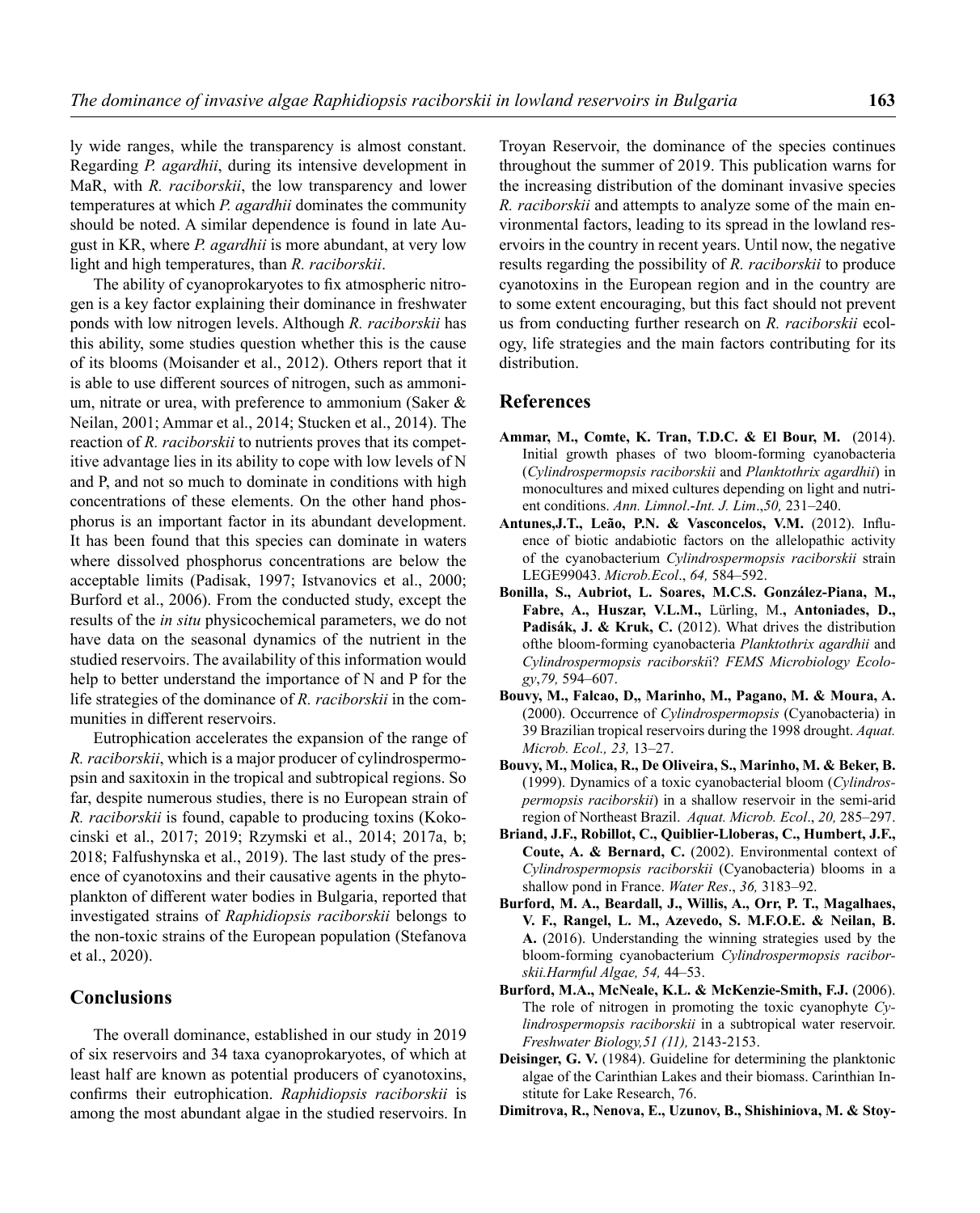**neva, M.** (2014). Phytoplankton composition of Vaya Lake (2004–2006).*Bulg. J. Agric. Sci.*, *20 (Supplement 1),* 165–172.

- **Draganov, St. & Stoyneva, M.** (1992). Algal flora of the Danube river (Bulgarian sector) and adjoined water basins. III. Algae from some adjoined water basins. *Ann. Univ. Sof., 82(2),* 63–78.
- **Falfushynska, H., Horyn, O., Brzozowska, A., Fedoruk, O., Buyak, B., Poznansky, D., Poniedziałek, B., Kokociński, M. & Rzymski, P.** (2019). Is the presence of Central European strains of *Raphidiopsis* (*Cylindrospermopsis*) *raciborskii* a threat to a freshwater fish? An *in vitro* toxicological study in common carp cells. *Aquatic Toxicology, 206,* 105–113.
- **Guiry, M. D. & Guiry, G. M.** (2020). AlgaeBase, World-wide electronic publication. National University of Ireland, Galway,http://www.algaebase.org (searched on 20 March 2020)
- **Istvánovics, V., Shafik, H. M., Présing, M. & Juhos, S.** (2000). Growth and phosphate uptake kinetics of the cyanobacterium *Cylindrospermopsis raciborskii* (Cyanophyceae) in throughflow cultures. *Freshw. Biol*.,*43,* 257–275.
- **Kokociński, M. & Soininen, J.** (2012). Environmental factors related to the occurrence of *Cylindrospermopsis raciborskii* (Nostocales, Cyanophyta) at the north-eastern limit of its geographical range. *European Journal of Phycology*, *47,* 12–21.
- **Kokociński, M., Brzozowska, A., Falfushynska, H., Gągała-Borkowska, I., Jurczak, T., Mankiewicz-Boczek, J., Meriluoto, J. & Rzymski, P.** (2019). New reports on neurotoxicity of *Raphidiopsis raciborskii* strains. In: *11th International Conference on Toxic Cyanobacteria (ICTC) At: Kraków, Poland, Conference*: (Abstract).
- **Kokocinski, M., Gagala, I., Jasser, I., Karosiene, J., Kasperoviciene, J., Kobos, J.,Koreiviene, J., Soininen, J., Szczurowska, A., Woszczyk, M. & Mankiewicz-Boczek, J.** (2017). Distribution of invasive *Cylindrospermopsis raciborskii* in the East-CentralEurope is driven by climatic and local environmental variables. *FEMS Microbiol.Ecol*.,*93(4).*https:// doi.org/10.1093/femsec/fix035
- **Kokociński, M., Stefaniak, K., Mankiewicz-Boczek, J., Izydorczyk, K. & Janne, S.** (2010). The ecology of the invasive cyanobacterium *Cylindrospermopsis raciborskii* (Nostocales, Cyanophyta) in two hypereutrophic lakes dominated by *Planktothrix agardhii* (Oscillatoriales, Cyanophyta), *European Journal of Phycology*, *45(4),* 365-374.
- **Manti, G., Mattei, D., Messineo, V., Melchiorre, S., Bogialli, S., Sechi, N., Casiddu, P., Luglio, L., Di Brizio, M. & Bruno, M.** (2005). First report of *Cylindrospermopsis raciborskii* (Nostocales, Cyanophyta) in Italy. *Harmful Algae News*, *28,* 8–9.
- Michev, T. M. & Stoyneva, M. P. (2007). Inventory of Bulgarian wetlands and their biodiversity. Part 1: Nonlotic wetlands. Publishing House Elsi-M, 364 pp.+CD.
- **Moisander, P.H., Cheshire, L.A., Braddy, J., Calandrino, E.S., Hoffman, M., Piehler, M.F. & Paerl, H.W. (**2012). Facultative diazotrophy increases *Cylindrospermopsis raciborskii* competitiveness under fluctuating nitrogen availability. *FEMS Microbiol.Ecol*.,*79,* 800–811.
- **Padisak, J.** (1997). *Cylindrospermopsis raciborskii* (Woloszynska) Seenayya et Subba Raju, an expanding, highly adaptative cyanobacterium: worldwide distribution and review of its ecology. *Arch. Hydrobiol., Suppl., 107,* 563–593.
- **Pavlova, V., Stoyneva-Gärtner, M., Uzunov, B., Bratanova, Z.,**  Lazarova, A. & Karadjova, I. (2015). Microcystins-LR, -YR and -RR in six Bulgarian water bodies of health and conservational importance (2012-2014). *Journal of Water Resource and Protection*, *7,* 1375-1386.
- **Rott, E.** (1981). Some result from phytoplankton intercalibration. *Schweis. Z. Hydrol., 43,* 34-62.
- **Rzymski, P., Brygider, A. & Kokociński, M.** (2017b). On the occurrence and toxicity of *Cylindrospermopsis raciborskii* in Poland. *Limnol. Rev*.,*17*, 23–30.
- **Rzymski, P., Horyn, O., Budzyńska, A. T., Jurczak, Kokociński, M., Niedzielski, P., Klimaszyk, P. & Falfushynska, H.** (2018). A report of *Cylindrospermopsis raciborskii* and other cyanobacteria in the water reservoirs of power plants in Ukraine. *Environ. Sci. Pollut. Res.,25,* 15245–15252.
- **Rzymski, P., Poniedziałek, B., Kokociński, M., Jurczak, T., Lipski, D. & Wiktorowicz, W.** (2014). Interspecific allelopathy in cyanobacteria: Cylindrospermopsin and *Cylindrospermopsis raciborskii* effect on the growth and metabolism of *Microcystis aeruginosa*. *Harmful Algae*, *35*, 1–8.
- **Rzymski, P., Poniedziałek, B., Mankiewicz-Boczek, J., Faassen, E.J., Jurczak, T., Gągała-Borowska, I., Ballot, A.,** Lürling, M. **& Kokociński, M.** (2017a). Polyphasic toxicological screening of *Cylindrospermopsis raciborskii* and *Aphanizomenon gracile* isolated in Poland. *Algal Res*.,*24,* 72–80.
- **Saker, M. L. & Neilan, B.A**.(2001). Varied diazotrophies, morphologies, and toxicities ofgenetically similar isolates of *Cylindrospermopsis raciborskii* (Nostocales, Cyanophyceae)from Northern Australia. *Appl. Environ. Microb*., *67 (4),* 1839–1845.
- **Saker, M. L., Nogueira, I.C.G., Vasconcelos, V.M., Neilan, B.A., Eaglesham, G.K. & Pereira, P.** (2003). First report and toxicological assessment of the cyanobacterium *Cylindrospermopsis raciborskii* from Portuguese freshwaters. *Ecotoxicol. Environ. Safety*, *55,* 243–250.
- **Stefanova, K., Radkova, M., Uzunov, B., Gärtner, G. & Stoyneva-Gärtner, M.** (2020). Pilot search for cylindrospermopsin-producers in nine shallow Bulgarian waterbodies reveals nontoxic strains of *Raphidiopsis raciborskii*, *R. mediterranea* and *Chrysosporum bergii*. *Biotechnology & Biotechnological Equipment, 34(1),* 384-394.
- **Stoyanov, P., Belkinova, D., Mladenov, R. & Teneva, I.** (2012). Analysis of the water in the reservoirs Krushovitsa, Enitsa and Valchovets (Northern Bulgaria) for presence of cyanotoxins, p. 237-249. (Bg). In: *PU "P. Hilendarski", Jubilee Proceedings "Biological Sciences for a Better Future".*
- **Stoyanov, P., Teneva, I., Mladenov, R. & Belkinova, D.** (2013). Diversity and ecology of the phytoplankton of filamen-tous blue-green algae (Cyanoprokaryota, Nostocales) in Bulgarian standing waters. *Ecologia Balcanica*,*5 (2),* 1-6.
- **Stoyneva, M.** (1995). Algal flora of the Danube river (Bulgarian sector) and adjoined water basins. V. Algal flora of the water bodies adjacent to the Lake of Srebarna. *Ann. Univ. Sof*., *88 (2),* 5–19 (Bg).
- **Stoyneva, M.** (1998a). Algae. In: Michev, T. M, B. B. Georgiev, A. V. Petrova & M. P. Stoyneva (eds), Biodiversity of the Srebarna Biosphere Reserve. Checklist and bibliography. Sofia,Co-publ. Context & Pensoft, 10–37.